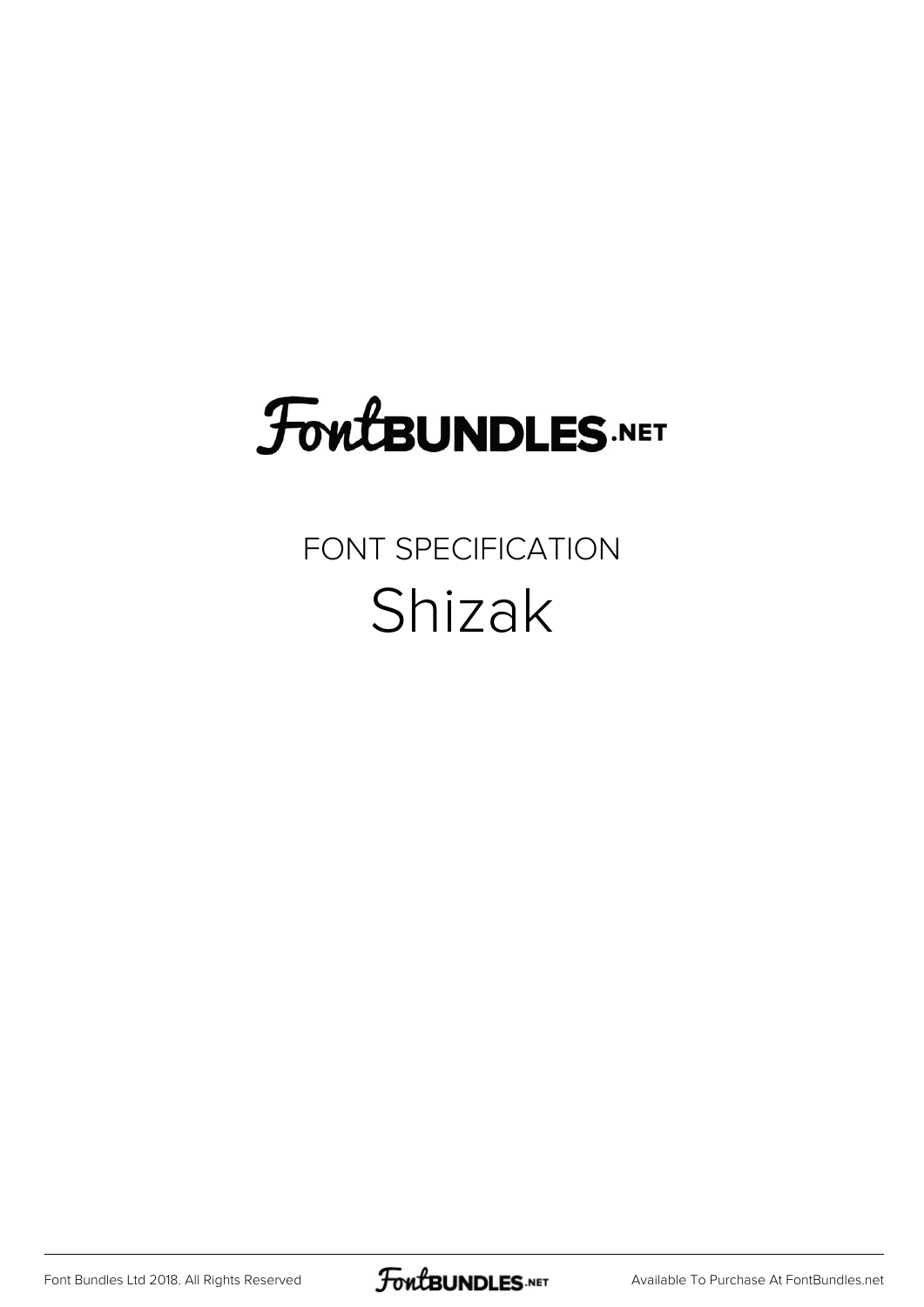#### Shizak - Regular

**Uppercase Characters** 

#### ABCDEFGHIJKLHNOPQRSTUU WXYQ

Lowercase Characters

### ahcdefyhijklmnopyrstuvwx  $\boldsymbol{q}$

**Numbers** 

#### 0123456789

Punctuation and Symbols

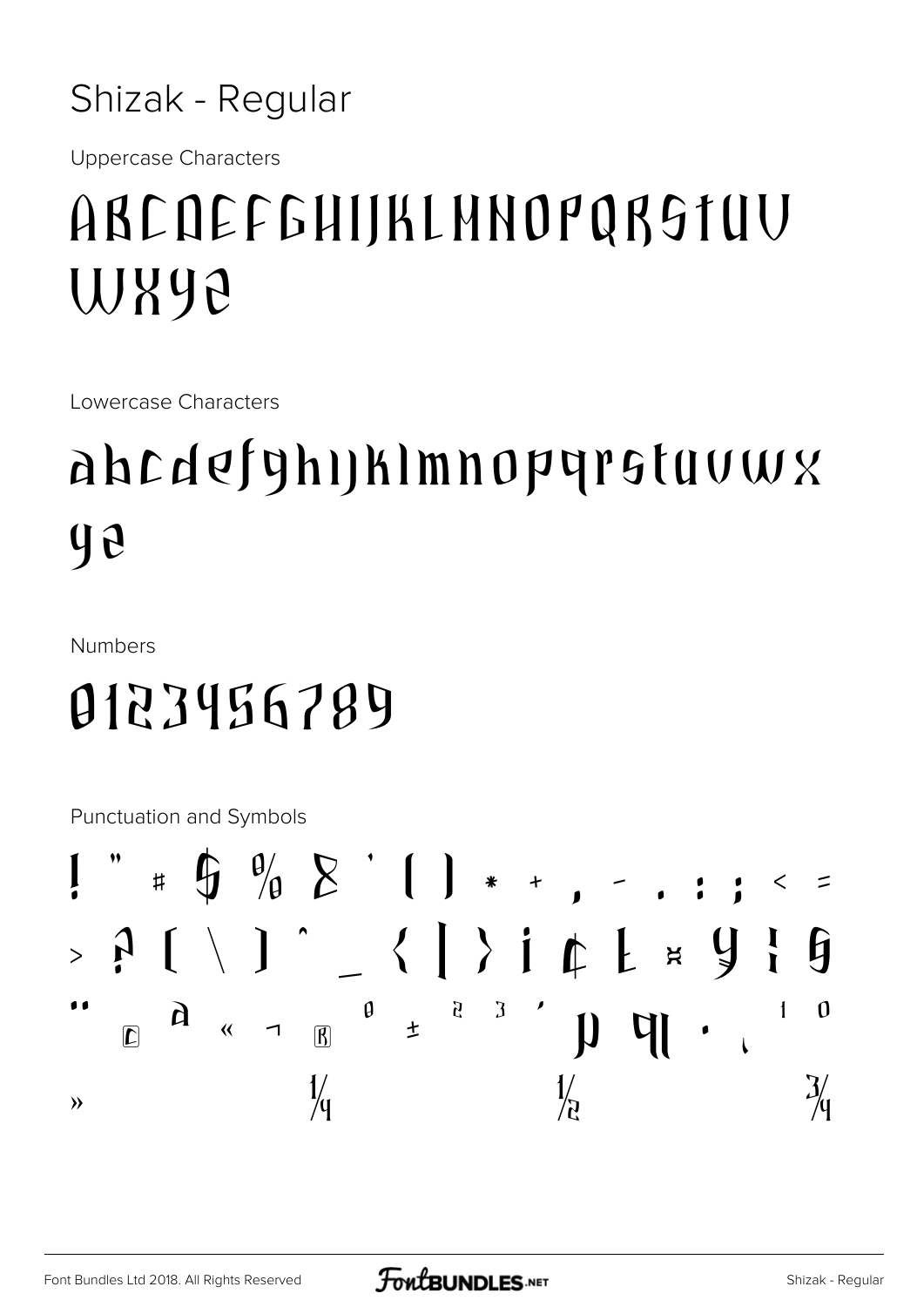All Other Glyphs

# À Á Â Ã Ä Å Æ Ç È É Ê Ë Ì Í Î Ï Ð Ñ Ò Ó Ô Õ Ö × Ø Ù Ú  $\hat{U}$   $\hat{U}$   $\hat{y}$   $\hat{p}$   $\hat{p}$   $\hat{a}$   $\hat{a}$   $\hat{a}$   $\hat{a}$  $\vec{a}$  b  $\vec{b}$  b  $\vec{b}$  a  $\vec{a}$  h  $\vec{b}$ í î ï ð ñ ò ó ô õ